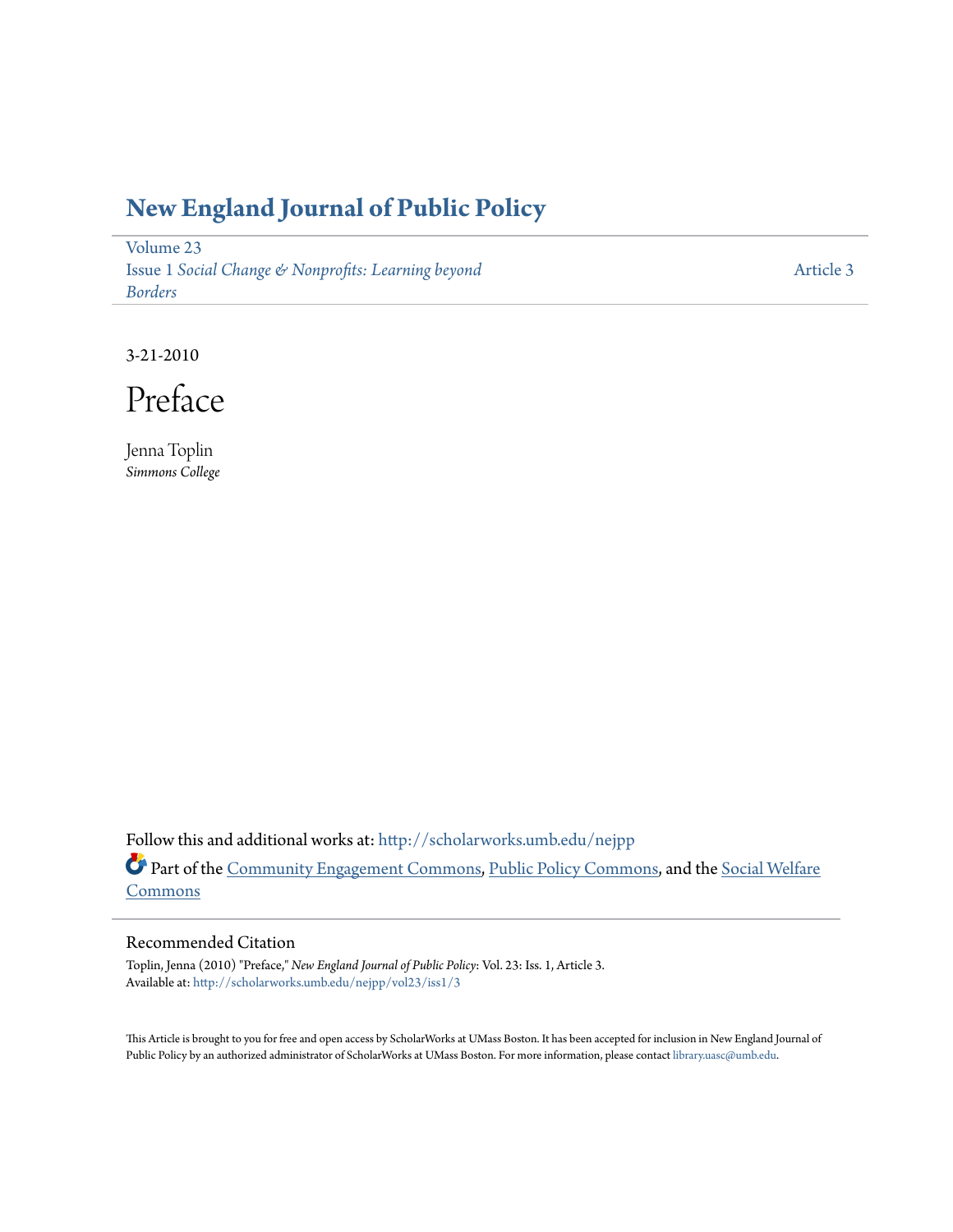# Preface

#### *Jenna Toplin*

e are undeniably living in a time when economies and societies as we<br>know them are shifting and rapidly changing the roles of organization<br>and community leaders. In the democratic societies of Boston and<br>Haifa tonsions acr know them are shifting and rapidly changing the roles of organizations and community leaders. In the democratic societies of Boston and Haifa, tensions across economics, race, identity, and security are high. This journal captures the impact of a project, a learning exchange, between nonprofit leaders that crossed these tensions and brought people together who otherwise may not have had nor sought out the opportunity to learn and reflect together. The implications of the changes happening around us surfaced organically through this exchange as questions were asked, missions were challenged, and inspiring stories of change and perseverance were shared. The essays in this journal, written by participants of the Boston–Haifa Learning Exchange Network (LEN), look through six lenses to reflect upon the impact of societal changes on their work and their communities: Challenges for the Nonprofit Sector; Transnational Learning Networks; Nonprofits and Social Change; Collaborations, Partnerships, Networks; Adaptive Capacity and Social Change; Nonprofit Leadership.

In the opening chapter of *Blessed Unrest*, Paul Hawken speaks of a global movement of individuals who are confronting despair to bring justice to the world. He says, "Inspiration is not garnered from the recitation of what is flawed; it resides, rather, in humanity's willingness to restore, redress, reform, rebuild, recover, reimagine, and reconsider." The individual and collective strengths and successes even in the face of dire challenges — are shared in this journal as the writers reflect upon their energy and hope as they reconsider the reality and reimagine our world.

*Jenna Toplin is an M.B.A. candidate at Simmons College School of Management in Boston. After graduating from Boston University in 2005, Jenna joined the Jewish Community Relations Council of Greater Boston. As the International Partnerships program coordinator, she developed and organized numerous programs and initiatives in Haifa and Dnepropetrovsk, Boston's sister cities in Israel and Ukraine respectively, including the Boston–Haifa Learning Exchange Network. She is looking forward to working with organizations to develop their capacity in order to effectively execute their strategy.*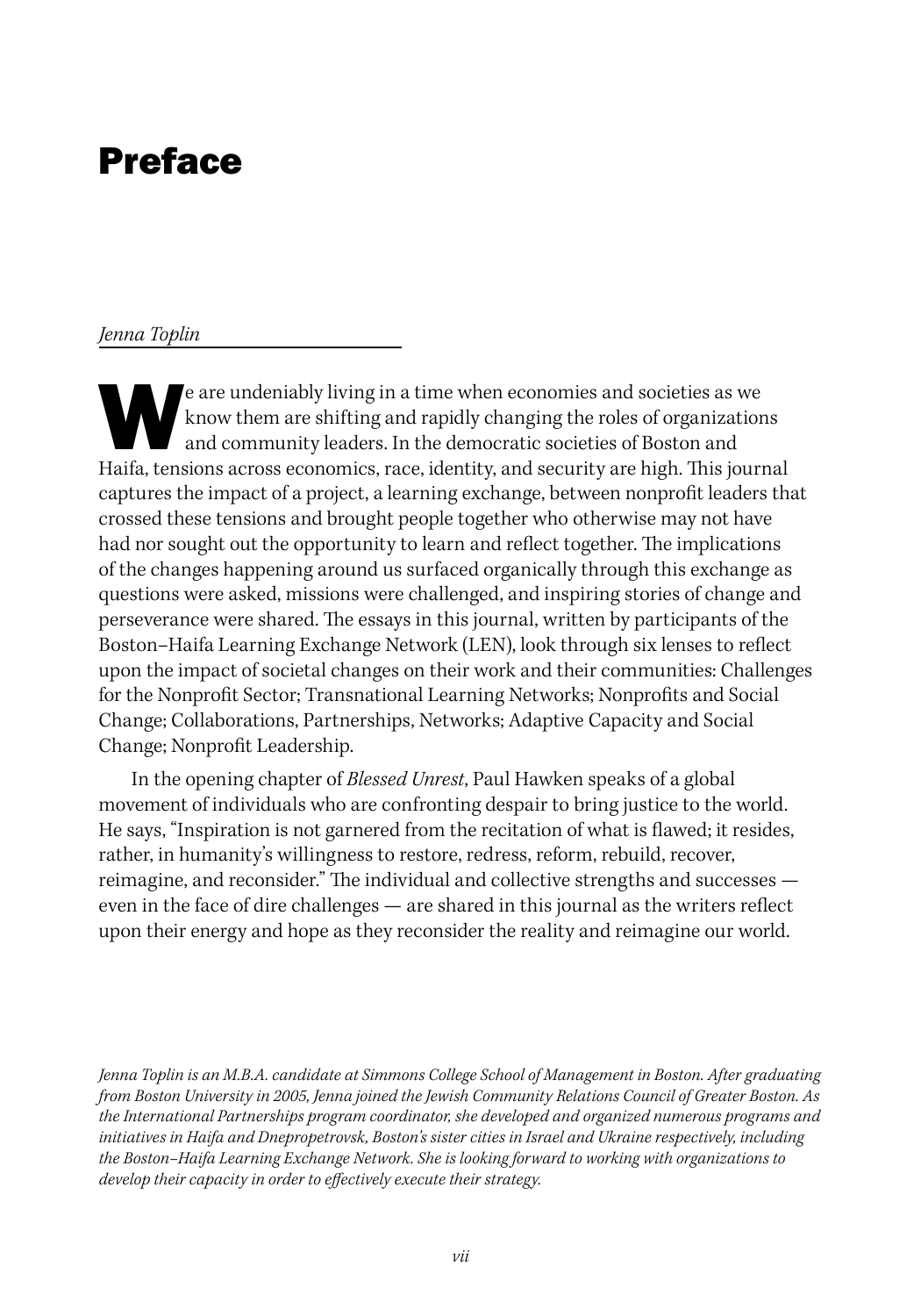### History of the Boston–Haifa Learning Exchange Network

Between 2005 and 2009, social change leaders from Boston, Massachusetts, and Haifa, Israel, traveled on a learning journey together as members of the Boston–Haifa LEN, an adventure that would prove to be enriching and inspiring for all involved. The common vision of stronger communities and societies where differences might be celebrated and equal access to opportunities could exist resonated deeply with all participating organizations and leaders. Leaders embraced the opportunity to walk out of their organizations and beyond their immediate environments to learn with other community leaders and to place their day-to-day work in a global context. Bostonians and Haifaim met peers in their own cities who had successes to celebrate and challenges to tackle — some of whom worked across town but whose paths had not crossed.

While cultural differences permeated the Network, cross-cultural and transnational barriers lowered as they recognized and celebrated the similarities in work, purpose, and challenges they all experienced. Despite the differing everyday contexts — government, society, perceived and actual role of the third sector, and community politics — the desire to lead effectively to create change in local communities drew everyone together to a common ground.

In 2004, the Boston–Haifa Social Justice & Civil Society (SJCS) Committee of the Jewish Community Relations Council of Greater Boston (JCRC) (part of the Haifa–Boston connection of Combined Jewish Philanthropies), implemented a multiyear initiative to improve civil society in Haifa through the strengthening of NGOs (nongovernmental organizations). Initially, this project focused on consulting activities to aid the organizational development of NGOs in Haifa through the Council of Volunteer Organizations (CVO), which envisioned itself as a hub where NGOs in Haifa could develop skills and connect to one another.

In the winter of 2005, eleven NGO leaders from Boston traveled to Israel with the JCRC as part of this initiative. This trip included a two-day seminar in Haifa with Haifa social justice leaders. Participant Dr. Donna Haig Friedman, Director of the McCormack Graduate School's Center for Social Policy at the University of Massachusetts Boston, craved a deeper understanding of the country's emerging antipoverty policies and a stronger connection to the NGO leaders whose commitment and work had inspired her during her brief Haifa experience. In less than a year, Donna joined the SJCS Committee and received a Fulbright Teaching/Research Fellowship in Haifa for the spring of 2007.

In partnership with the JCRC's SJCS committee, the research project quickly developed into a true exchange among leaders and organizations from Boston and Haifa. The seeds of the Learning Exchange Network had been planted in 2005 and quickly began to take root with the guidance of Donna and an active subcommittee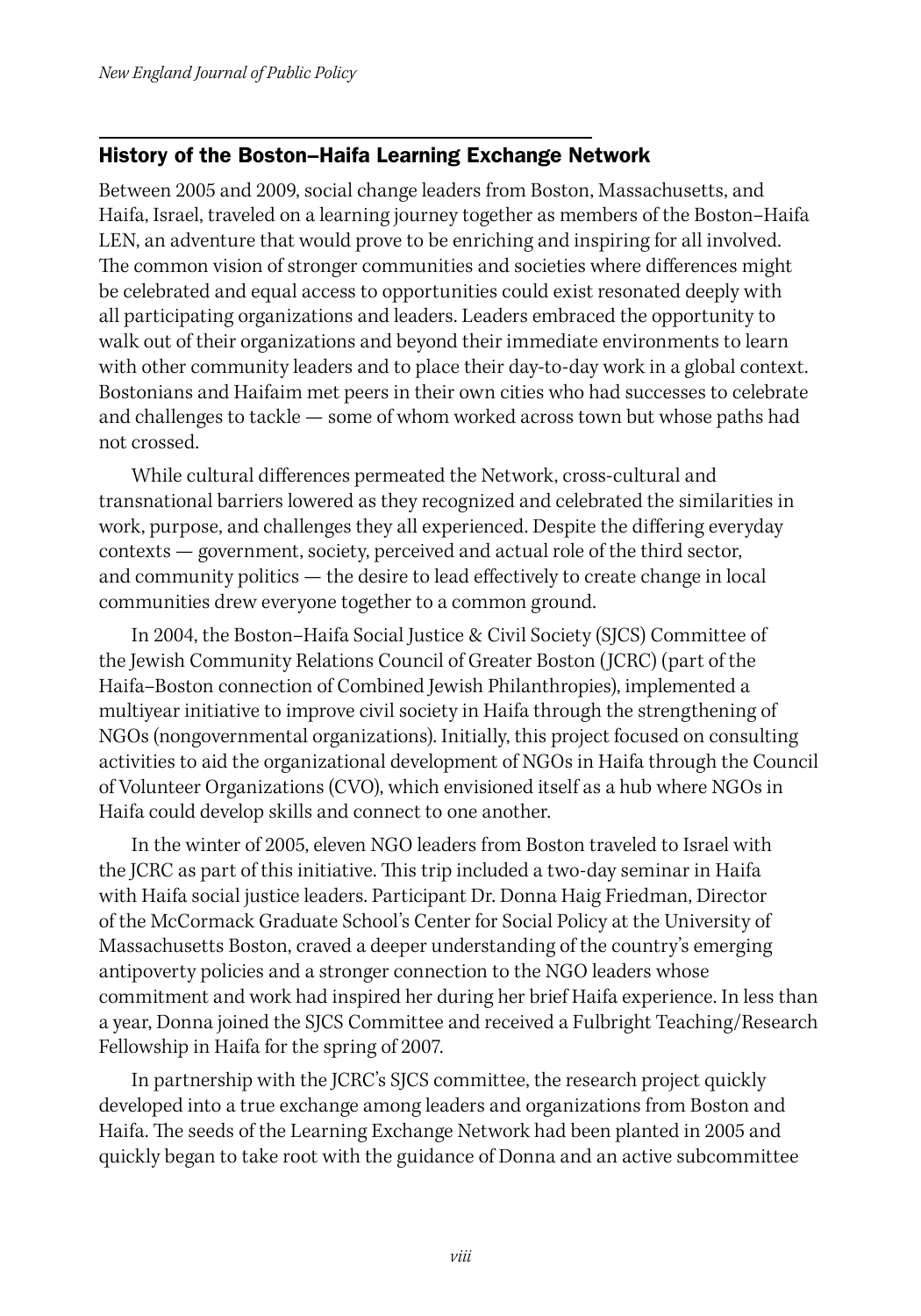of the SJSC Committee, including volunteers and professionals from both cities and organized by the CVO and JCRC. A systematic recruitment process led to the selection of five service and advocacy NGOs in each city who became paired learning partners. Living in Haifa from February to May of 2007, Donna engaged in a participatory action research (PAR) project, building a connection between advocacy, social change, and scholarship through active engagement of the organizations. As Peter Park explains, PAR is a knowledge-producing endeavor that generates representational, relational and reflective knowledge by gathering and analyzing information, grounded in experience; strengthening community ties; and sharpening the ability to think and act critically.<sup>1</sup> With dialogue at the core of this process, the LEN created a space for sharing information and experience, creating common meanings and forging concerted action. The basic goals over the years were as follows:

- **•** To strengthen the third sector through developing the knowledge and skills and empowering NGO leaders in Boston and in Haifa to continue to address the challenges and tackle the societal problems of their communities in every day circumstances and in extraordinary times of crisis;
- **•** To build a platform for dialogue so that NGO leaders of Boston and Haifa might share best practices and develop skills to benefit each community;
- **•** To develop the skills and abilities of these organizations and leaders to create fundamental change through experiential learning seminars;
- **•** To further develop the relationships, partnerships, and collaboration among and between diverse community leaders in Boston and Haifa;
- **•** To create products (tools, models) that would serve a wider range of NGOs working for social change in each city and together.

Thirty-four organizations have participated in this learning exchange, which has been documented between 2005 and 2009 as a way to build and preserve network knowledge. The first cohort incidentally included only women leaders, and the cohorts that followed engaged a diverse group of men and women leaders from the nonprofit and government sectors in both cities. Throughout the years of the exchange, recruited participants were known for their leadership and their organizations supported their involvement. While the commitment to a mutual learning exchange and engagement of a diverse group of social-change leaders remained consistent, this initiative's direction and content developed organically. The flexible structure allowed it to be a fully engaging experience that met the needs and wants of participants at different times. Network members provided feedback and input regarding the direction of the exchange, because it was important that the learning be relevant to them, their staffs, boards, and volunteers.

Organizational leaders with visions of their community and of the world stepped beyond their agency's walls to reflect, to learn, and to teach. At different times and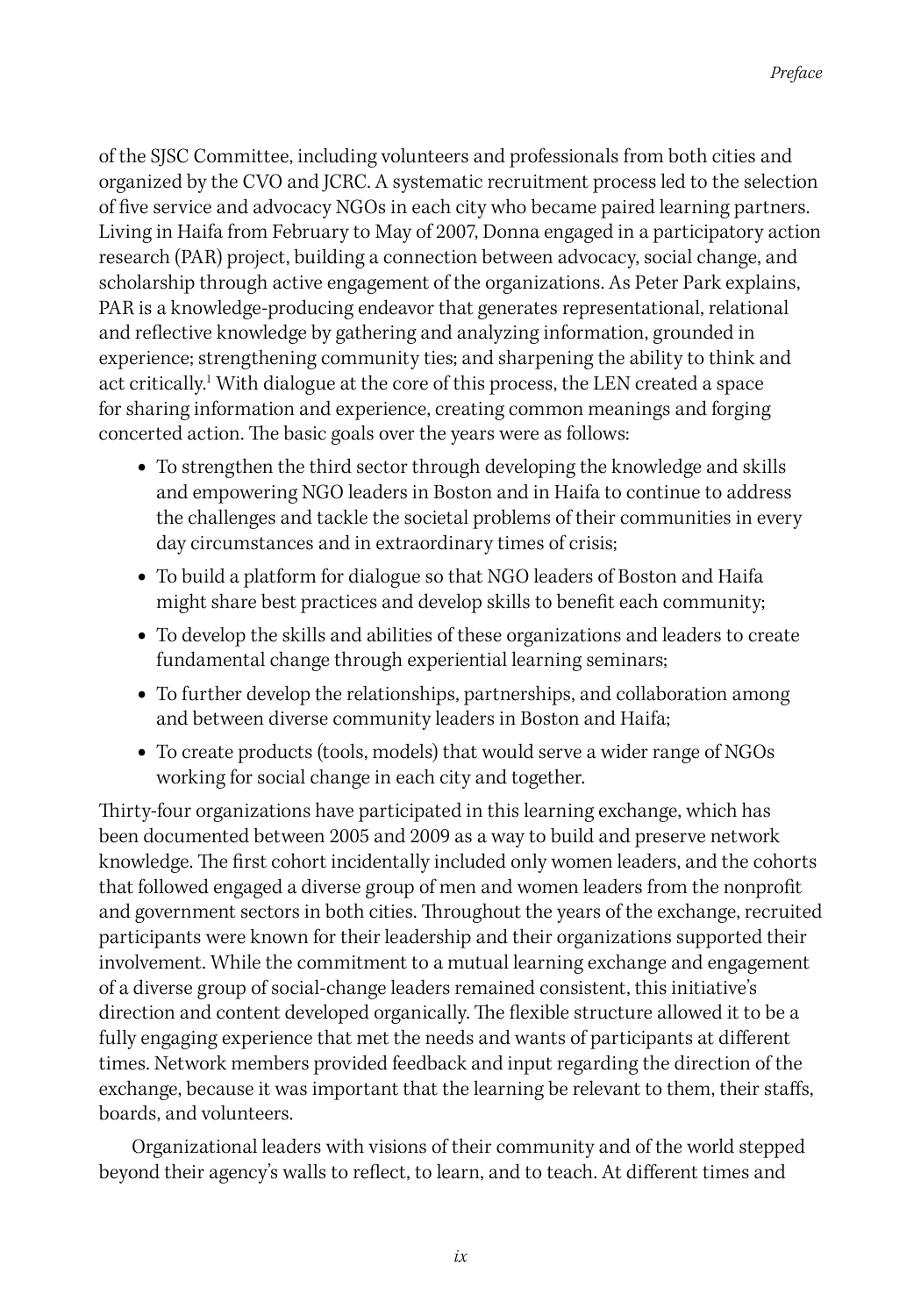for different participants, the experience was one in which professional development and personal transformation emerged as a shared vision. During walks through city neighborhoods, video conferences, and jointly led seminar sessions, members of the LEN discussed relevant issues of leadership, social change, community engagement, and cross-sector collaboration. Through this experience, as well as in their everyday work and personal lives, members of the LEN empowered and inspired others as leaders and as global citizens. It was a safe space to disagree, to challenge, and to process. Personal connections developed and organizational collaboration has resulted within and across cities. As one leader reflected, "The differences lie in culture, language, and so forth, and the similarities are that we are engaged in breaking through barriers that extenuate differences. We are connecting with humanity and celebrating differences. We have and need to continue to create safe spaces where we are free to be ourselves at the heart level and in creating relationships."

In *Blessed Unrest*, Peter Hawken compares this global, grassroots movement with the human body's immune system — it is diverse and it is everywhere. At the core of immunity, Hawken says, "is a miracle of recovery and restoration . . . some would say it is a mystery." It uses internal and external "connective networks" of different sizes and strengths and is somewhat chaotic while appearing orderly. This network of leaders has experienced internal and external processes of change — across oceans and organizations and within themselves and their organizations. The LEN has established relationships, engaged in dialogue, and embraced diversity, joining tens of millions of people worldwide to work toward "restoration and social justice." As teachers and learners, LEN members continue their learning and reflection in these pages. Their stories bring a diverse collection of voices, experiences, and perspectives and capture a shared vision of creating lasting, systemic change and bettering the communities in which we live.

 $\otimes$ 

## Notes

1. Peter Park, "Knowledge and Participatory Research" in Handbook of Action Research, ed. Reason and Bradbury, 83-90 (Newbury, CA: Sage Publications).